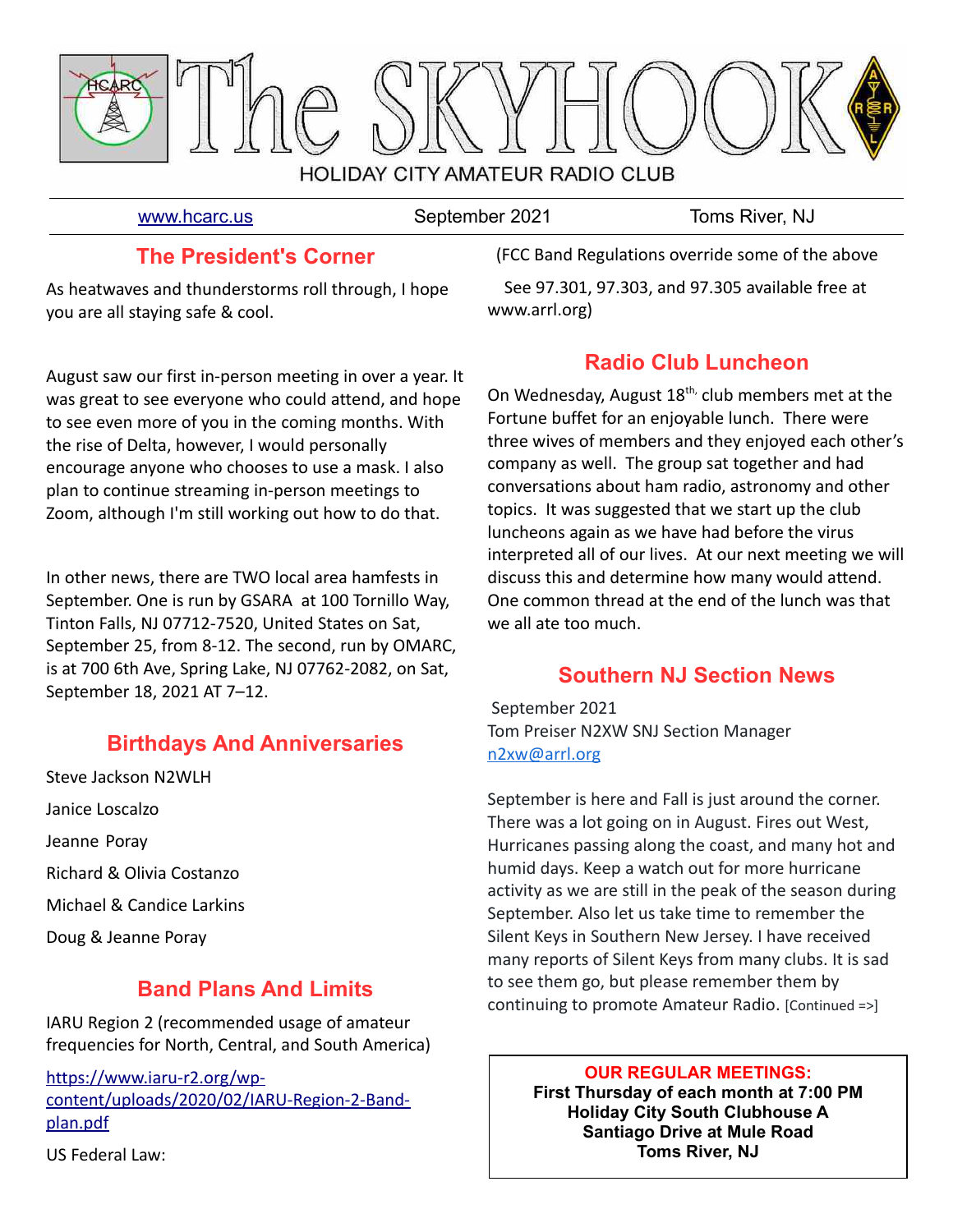The big news for the Southern New Jersey Section is the **Gloucester County Amateur Radio Club Hamfest and Southern New Jersey Section Convention**. It will be held on September 12, 2021 at the Gloucester County 4-H Fairgrounds in Mullica Hill. Admission is \$10 and doors open at 8 AM. Atlantic Division Director Tom Abernathy W3TOM will be there and be speaking in the morning. There are also many other good presentations planned. For more information go to their website [www.w2mmd.com](http://www.w2mmd.com/) .

Also mark your calendars for the **ARRL Simulated Emergency Test (SET)**. ARRL SNJ Section Emergency Coordinator Tom Devine WB2ALJ has been busy working with a planning committee to come up with plans for this year's exercise. The SET will take place on Saturday October 2, 2021. Contact Tom [wb2alj@arrl.net](mailto:wb2alj@arrl.net) for more information.

The **NJ QSO Party** will take place on September 18th from Noon till 11:59 EDT. The contest is sponsored by the Burlington County Radio Club K2TD. Check out more information at

<http://www.k2td-bcrc.org/njqp/index.html> Hope to hear a lot of South Jersey on the air that afternoon.

### **FCC Application Fees Unlikely to Go into Effect Until 2022**

The schedule of FCC amateur radio application fees likely will not go into effect before 2022. FCC staff confirmed during a recent virtual meeting with Volunteer Examiner Coordinators (VECs) that the agency is still working on the necessary changes to the Universal Licensing System (ULS) software and other processes and procedures that must be in place before it starts collecting fees from amateur applicants. Earlier this year, the FCC said it would not start collecting fees from amateur applicants before this Summer. The new estimate is that the fees won't go into effect until early next year.

Once it's effective, the \$35 application fee will apply to new, modification (upgrade and sequential call sign change), renewal, and vanity call sign applications. All fees will be per application. Administrative update applications, such as those to change a licensee's name, mailing, or email address, will be exempt from

fees. ARRL VEC manager Maria Somma, AB1FM, said Volunteer Examiner (VE) teams will not face the burden of collecting the \$35 fee.

"Once the FCC application fee takes effect, new and upgrade applicants will pay the exam session fee to the VE team as usual, but they'll pay the \$35 application fee directly to the FCC using the FCC Pay Fees system," she explained. When the FCC receives the examination information from the VEC, it will email a link with payment instructions to each successful candidate who then will have 10 days from the date of the email to pay.

After the fee is paid and the FCC has processed an application, examinees will receive a second email from the FCC with a link to their official license. The link will be good for 30 days. Licensees also will be able to view, download, and print official license copies by logging into their FCC ULS account. The FCC no longer provides printed licenses.

#### **ARRL Now Provides Free RF Exposure Calculator**

The FCC has adopted guidelines and procedures for evaluating environmental effects of RF emissions. Under the new FCC rules, some amateurs need to perform routine station evaluations to ensure that their stations comply with the RF exposure rules. This can be as simple as running an online calculator to determine the minimum safe distance between any part of your antenna and areas where people might be exposed to RF energy from your station. Although amateurs can make measurements of their stations, evaluations can also be done by calculation.

 The FCC guidelines already incorporate two tiers of exposure limits based on whether exposure occurs in an occupational or "controlled" situation, or whether the general population is exposed or exposure is in an "uncontrolled" situation.

To make this easy for amateurs, ARRL now provides an **RF Exposure Calculator** on its RF Exposure page

#### <http://arrl.org/rf-exposure-calculator> .

To use the calculator, enter your transmit peakenvelope power (PEP) and operating mode, and answer the questions about the maximum amount of time you might be transmitting. The calculator will give you the minimum distance people must be from your antenna and human exposure.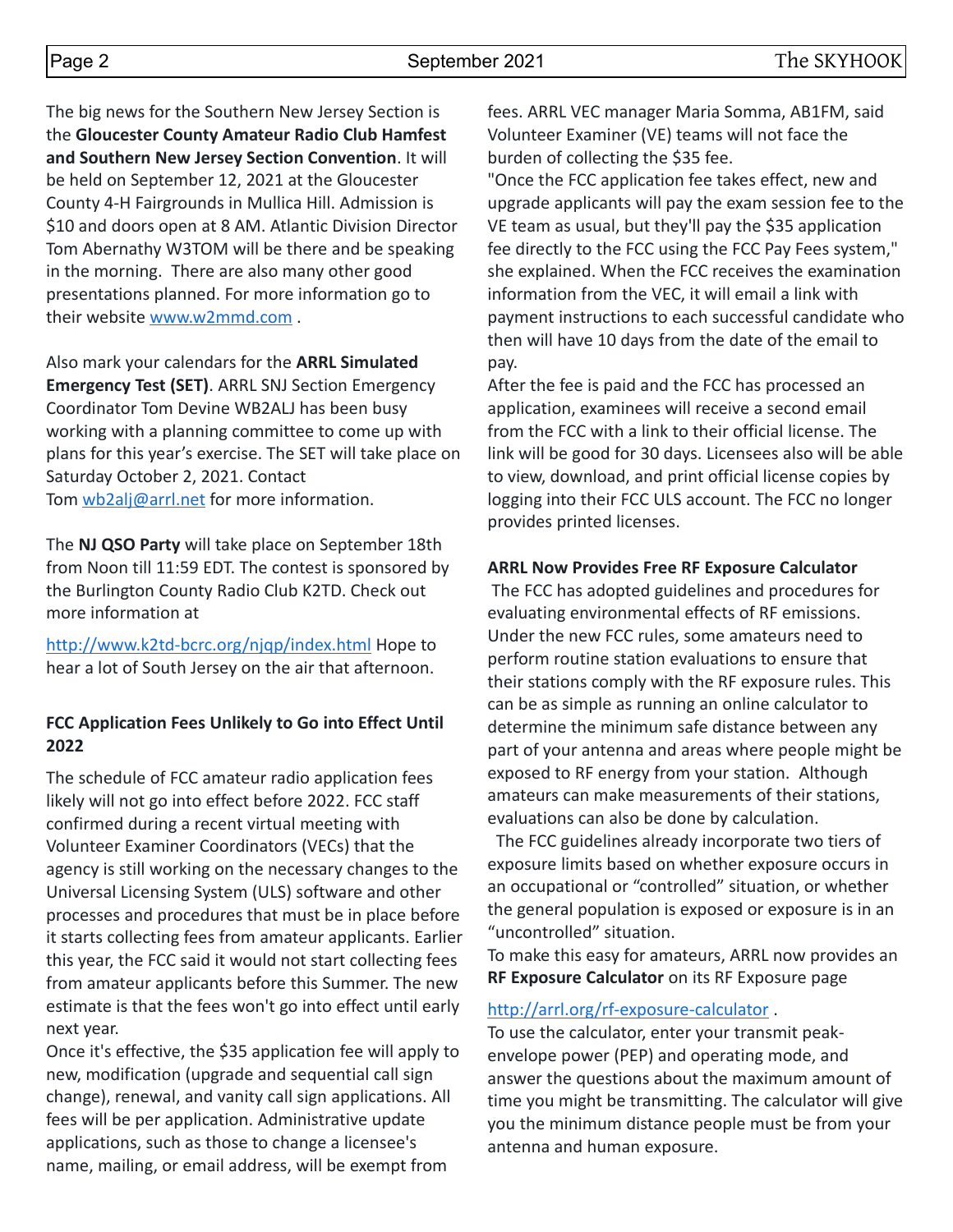## **VE News**

On Wednesday August 11<sup>th</sup> the Holiday City ARC Volunteer Examiners held their VE session at the Holiday City South clubhouse at 6:30 PM. The VEs in attendance were Steve Jackson, Michael Larkins, John Roberts, and Stan Stafiej. Larry Puccio is the Liaison member. We had three candidates. Two candidates passed the Technician class test and one of them had also studied for the General Class test. He passed that test also. The third candidates had a Technician grade license and took the General Class test. Unfortunately he had not taken any sample tests and did not pass the General Class test.

Larry Puccio

K2QDY

## Samuel Morse

One if by land! Two if by sea! On the opposite shore shall be! Famous words of Paul Revere. Years later Samuel Morse created a far better way to communicate. In 1838 Samuel Morse patented the telegraph. At the time of the Civil War, the telegraph was roughly twenty years old. US Congress was the only investor in the invention. Congress used the telegraph to hire operators to talk about weather. As the war approached the military started to use the telegraph to order supplies. Abraham Lincoln was the first figure to take note of the telegraph for what it was, an unbelievable machine capable of helping the country through the war. The telegraph became Lincoln's eyes and ears. Every day he found more productive ways to use the telegraph so the war would end early. The president would give communications and orders to his generals in the field. He wanted his troops to know that his presence was with them and that America was by their side. He used the telegraph to communicate leadership and transform the nature of his presidency. Without the telegraph it may be fair to say the United States would not have managed to win the Civil War. The telegraph was a one wire system and required sets every few miles.

The Morse code is named after Samuel Morse of USA who developed it in 1838. He also patented the telegraph in 1840 and was credited with the invention of telegraph. The first message in Morse code was tapped out in the United States over a telegraph line from Baltimore to Washington by Samuel Morse on May 24, 1844. The message was, 'What hath God wrought'.

I hope you enjoyed this article on the telegraph. How far have we come from "One if by land two if by sea".

Grace Puccio

## **Holiday City Amateur Radio Club Toms River, New Jersey**

**Web Site** [www.hcarc.us](http://www.hcarc.us/)

| President                           | <b>Mike Carson</b>  | KC2OQF             | 917-830-4225 |
|-------------------------------------|---------------------|--------------------|--------------|
| <b>Vice President</b>               | Carl Lee            | W2PTZ              | 732-575-7558 |
| <b>Secretary</b>                    | <b>John Perry</b>   | <b>KD2NDY</b>      | 732-349-2705 |
| <b>Treasurer</b>                    | <b>Larry Puccio</b> | <b>K2QDY</b>       | 732-349-2950 |
| <b>Executive Board Doug Poray</b>   |                     | <b>KC2TZC</b>      | 732-928-2316 |
| <b>Executive Board John Roberts</b> |                     | <b>KQ4WR</b>       | 732-350-1162 |
| <b>W2HC Trustee</b>                 | <b>Larry Puccio</b> | K <sub>2</sub> ODY | 732-349-2950 |

#### **CLUB COMMITTEES**

| Refreshments:       | Marge  | KD2LNT pearl1122@comcast.net |
|---------------------|--------|------------------------------|
| Webmaster:          | Steve  | N2WLH_N2WLH@yahoo.com        |
| Programs:           | (open) |                              |
| Sunshine:           | (open) |                              |
| Field Day:          | Larry  | K2QDY 732-349-2950           |
| <b>VE Sessions:</b> | Larry  | K2QDY 732-349-2950           |
| Membership:         | Doug   | KC2TZC 732-928-2316          |
|                     |        |                              |

---------------------------------------------

Membership is open to all interested persons. Ham license is not required. Dues are \$25.00 per year, payable Jan 1<sup>st</sup>. Members joining during the year will have the dues prorated. Family membership \$30.00 per family. Meetings are normally held on the first Thursday of every month, at 7:00 pm, except in December.

Location: Meeting Room #1 in Holiday City South Clubhouse A. Directions: From either Route 37 W or Davenport Road, take Mule Road to Santiago Drive. Turn into the parking lot from Santiago Drive and park near the pool. Enter the building nearest the street corner..

---------------------------------------------------------- The SKYHOOK is published monthly as the HCARC's official newsletter. Editor and Publisher:

John Roberts [KQ4WR](mailto:kq4wr@arrl.net) 7 Lincoln Ct. Whiting, NJ 08759-1505 e-mail [KQ4WR@arrl.net](mailto:KQ4WR@arrl.net) 732 350-1162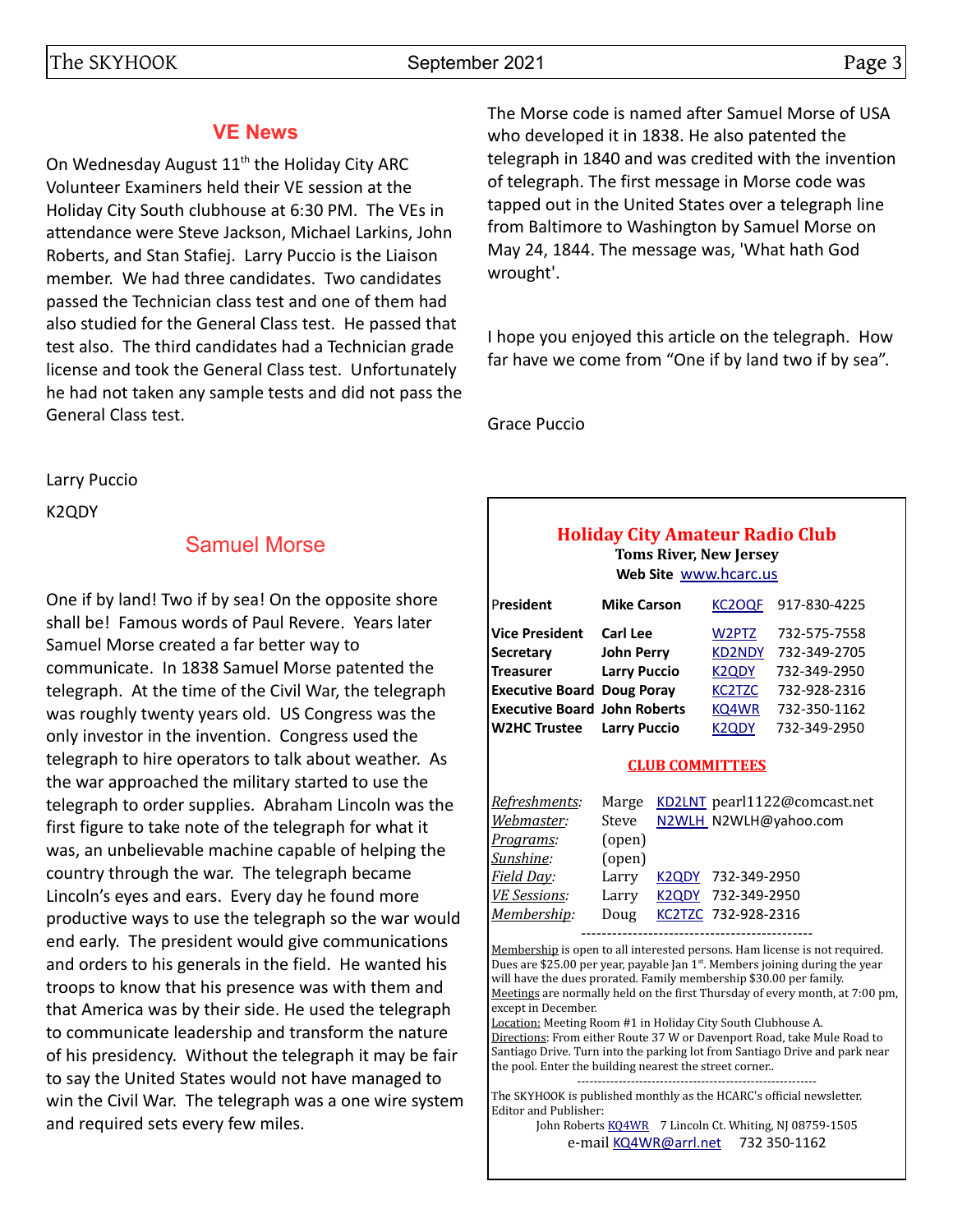## **Ocean County ARES® News**

September 2021

The next Ocean County ARES VE Session will be September  $21<sup>st</sup>$  at the Ocean County EOC. Testing is by appointment only. Contact Lead VE, John – N2LD for details and an appointment.

On Wednesday, August 18<sup>th</sup>, Ocean County ARES had an in-person meeting for the first time since the first quarter of 2020. WX2NJ introduced a VARA FM Go-Kit and described how to set up a VARA FM station, linked with Winlink to send messages through an RMS Gateway. VARA FM is greatly faster than packet and replaced the WX2NJ-10 Gateway that ran Packet since 2008 with VARA. Contact was made with WX2NJ-10 from the EOC using an external antenna and 5 watts and Winlink traffic was passed.

The meeting also included a mini-hamfest with a table filled with estate donated gear for the picking.



Ocean County ARES is acting as a clearing house for two significant estate donated items of interest. One is a US Tower, Motorized 4 section, Model HDX-572MDPL, 72 foot height Tower and the second is an Alpha 9500, Microprocessor Controlled HF Linear Amplifier.

The tower is located at a residence in Lakewood and must be removed and transported by the buyer. The tower is a tilt-over design and there is room to fit a vehicle in the back yard of the property.

The Alpha 9500 Amplifier is in the possession of Ocean County ARES and is currently being tested to ensure 100 percent operability. It was completely overhauled by the manufacturer in 2016 and looks like the day it was made. Alpha, made by RF Concepts, is currently closed due to COVID and the 9500 is on backorder for many that want it. It is rated for 1500 watts output with



50 watts input. The power input can be 120 VAC, but the output would be limited to 1000 watts. For full output, a 220 VAC, 20 amp supply is needed. The unit is rated for continuous key down service. The output tube is a 8877 high-mu external-anode triode ceramic design. The operating frequency is 1.8 to 29.7 MHz (other than the 60 meter band). The unit can also be PC controlled using software by RF Concepts. Any operator interested in purchasing the tower or amplifier are asked to contact WX2NJ. Ocean County ARES plans on presenting these items at the Gloucester County Radio Club Hamfest in September if not sold before then.

73 de WX2NJ Bob Murdock, Ocean County Amateur Radio Emergency Service® EC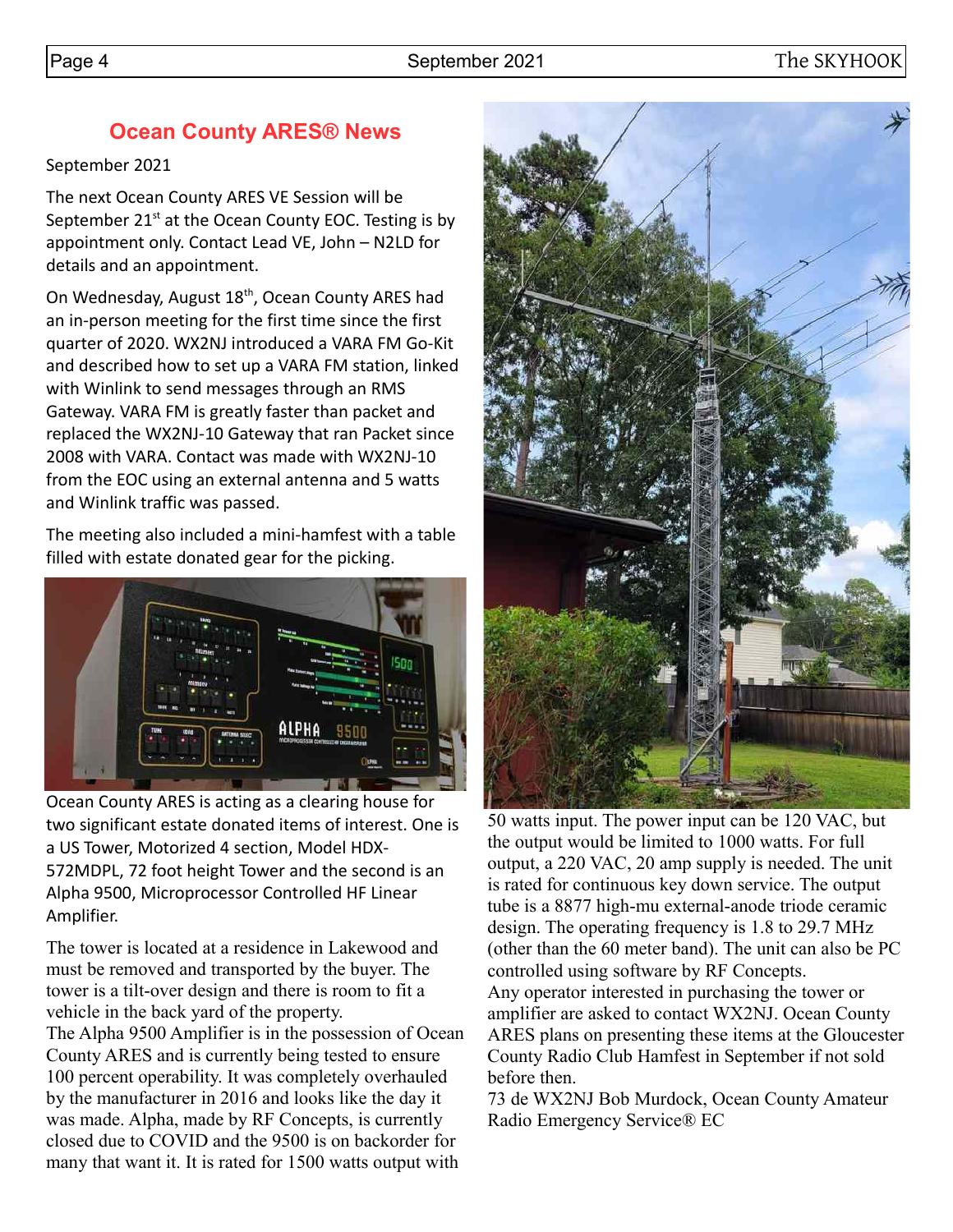# **Russ Young WA2VQV Worked**





| <b>DATE</b> | <b>UTC</b> |       | FREQ CALLSIGN       | <b>ENTITY</b>           | <b>GRID</b> | <b>DIST</b> | <b>DIR</b> | <b>IOTA</b> |
|-------------|------------|-------|---------------------|-------------------------|-------------|-------------|------------|-------------|
| 07/12/21    | 0112Z      | 14025 | KP2B                | US VIRGIN IS.           | FK77ps      | 1595        | <b>SSE</b> | NA-106      |
| 07/16/21    | 1927Z      | 14038 | OH0SCA/8            | <b>FINLAND</b>          | JP90we      | 4106        | <b>NE</b>  |             |
| 07/19/21    | 2056Z      | 14027 | S01980LL            | POLAND                  | K002mg      | 4404        | <b>NE</b>  |             |
| 07/19/21    | 2235Z      | 14017 | LZ3ND               | <b>BULGARIA</b>         | KN22dq      | 4893        | <b>NE</b>  |             |
| 07/19/21    | 2256Z      | 14010 | <b>XE1XR</b>        | MEXICO                  | EK09kk      | 1953        | <b>SW</b>  |             |
| 07/20/21    | 2018Z      | 14007 | S5030R              | SLOVENIA                | JN76hc      | 4364        | <b>NE</b>  |             |
| 07/20/21    | 2025Z      | 14006 | EA5M                | <b>SPAIN</b>            | IM98cc      | 3866        | <b>ENE</b> |             |
| 07/20/21    | 2029Z      | 14019 | 9A2AJ               | CROATIA                 | JN85oj      | 4496        | <b>NE</b>  |             |
| 07/20/21    | 2321Z      | 14036 | C6AZM               | <b>BAHAMAS</b>          | FL05ir      | 937         | SSW        | NA-001      |
| 07/20/21    | 2342Z      | 14075 | C6AYW               | <b>BAHAMAS</b>          | FL05ir      | 937         | SSW        | NA-001      |
| 07/25/21    | 2233Z      | 14023 | S01980LL            | <b>POLAND</b>           | K002mg      | 4404        | <b>NE</b>  |             |
| 07/26/21    | 0004Z      | 14025 | CT9/DL5LYM          | MADEIRA                 | IM12nt      | 3251        | <b>ENE</b> | $AF - 014$  |
| 07/26/21    | 0127Z      | 14023 | KP4JRS              | PUERTO RICO             | FK68xi      | 1527        | <b>SSE</b> | NA-099      |
| 07/28/21    | 2139Z      | 14026 | CT9ABN              | MADEIRA                 | IM12ju      | 3232        | <b>ENE</b> | $AF - 014$  |
| 07/30/21    | 0007Z      | 14028 | 4Z4DX               | <b>ISRAEL</b>           | KM71jd      | 5846        | <b>NE</b>  |             |
| 07/30/21    | 2221Z      | 14003 | UG1B                | EUROPEAN RUSSIA         | K059ew      | 4429        | <b>NNE</b> |             |
| 07/30/21    | 2238Z      | 14009 | OK8AU               | <b>CZECH REPUBLIC</b>   | JN79gX      | 4233        | <b>NE</b>  |             |
| 07/31/21    | 2013Z      | 21010 | FS/W6IZT ST. MARTIN |                         | FK88ma      | 1625        | <b>SSE</b> | NA-105      |
| 07/31/21    | 2037Z      | 18075 | KP2B                | US VIRGIN IS.           | FK77ps      | 1595        | <b>SSE</b> | NA-106      |
| 07/31/21    | 2338Z      | 14015 | OE3WMA              | <b>AUSTRIA</b>          | JN78ve      | 4342        | <b>NE</b>  |             |
| 08/06/21    | 2348Z      | 14005 | OA1F                | <b>PERU</b>             | FI03bf      | 3169        | S          |             |
| 08/08/21    | 2032Z      | 14001 | SX200JA0            | <b>GREECE</b>           | KN10dn      | 4894        | <b>NE</b>  |             |
| 08/09/21    | 2122Z      | 14020 | R109WWS             | EUROPEAN RUSSIA* KO85ss |             | 4813        | <b>NNE</b> |             |
| 08/09/21    | 2332Z      | 14021 | EC1RS               | <b>SPAIN</b>            | IN82sl      | 3711        | <b>ENE</b> |             |
| 08/12/21    | 2358Z      | 14015 | S51DX               | SLOVENIA                | JN75dx      | 4354        | <b>NE</b>  |             |
| 08/13/21    | 0140Z      |       | 14025.5 RO90FA      | ASIATIC RUSSIA          | M064tr      | 5717        | <b>NNE</b> |             |
| 08/13/21    | 2041Z      | 14017 | <b>LZ1ZF</b>        | <b>BULGARIA</b>         | KN22tl      | 4956        | <b>NE</b>  |             |

\* R109WWS is the Russian Air Force 109 th anniversary (if anyone cares)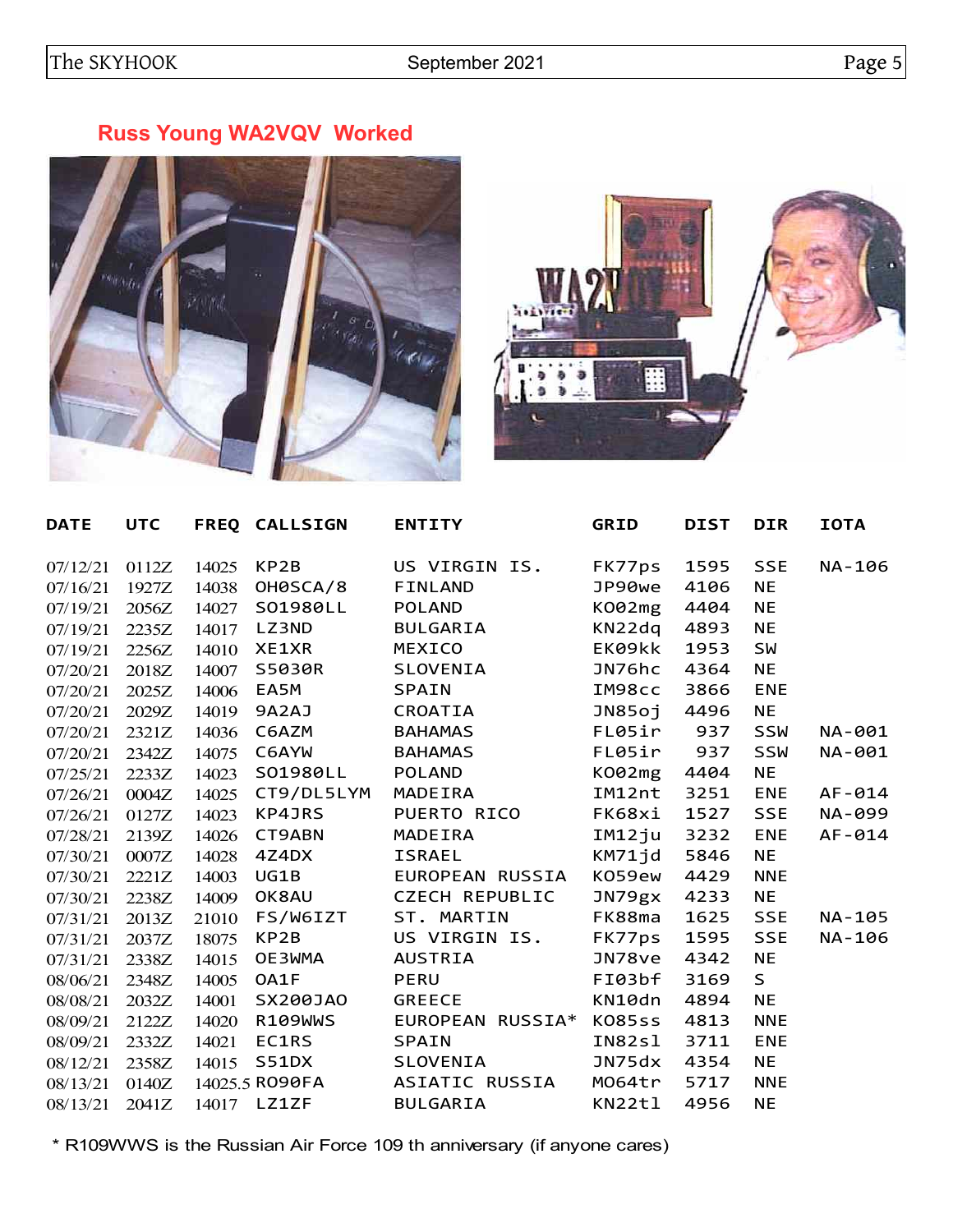# **Larry Puccio K2QDY Worked**



## **A Special Thank You To Our Authors**

Putting together a newsletter like the SKYHOOK would be impossible without people to write articles like the ones in this issue. So, to Larry and Grace Puccio, Bob Murdock, Russ Young, John Perry, Tom Preiser, and Mike Carson, we say Thank You very much.

| <b>DATE</b> | <b>TIME</b> | <b>FREQ</b> |            | MODE CALLSIGN  | <b>ENTITY</b>       | <b>LOC</b>  | <b>MILES</b> |
|-------------|-------------|-------------|------------|----------------|---------------------|-------------|--------------|
|             |             |             |            |                |                     |             |              |
| 7/24/2021   | 22:41       | 14.014      | <b>CW</b>  | OM8CW          | Slovak Republic     | <b>JO80</b> | 4200 NE      |
| 7/24/2021   | 22:44       | 14.023      | <b>CW</b>  | M2W            | England             | <b>IO91</b> | 3500 NE      |
| 7/24/2021   | 22:47       | 14.023      | <b>CW</b>  | G3KHZ          | England             | <b>IO91</b> | 3500 NE      |
| 7/27/2021   | 21:54       | 14.019      | <b>CW</b>  | I1ULJ/8        | Italy               | <b>JN62</b> | 4300 ENE     |
| 7/27/2021   | 22:50       | 14.006      | <b>CW</b>  | ON6PJ          | Belgium             | <b>JO20</b> | 3700 NE      |
| 7/27/2021   | 23:15       | 14.021      | <b>CM</b>  | HK5NLJ/3       | Colombia            | <b>FJ35</b> | 2400 S       |
| 7/28/2021   | 21:12       | 14.022      | <b>CM</b>  | S01980LL       | Poland              | <b>KO00</b> | 4300 NE      |
| 7/28/2021   | 21:21       | 14.013      | <b>CW</b>  | DK4KK          | Germany, Fed Rep of | <b>JO31</b> | 3800 NE      |
| 7/28/2021   | 21:42       | 14.026      | <b>CW</b>  | CT9ABN         | Madeira Is.         | <b>IM58</b> | 3400 ENE     |
| 8/05/2021   | 19:43       | 14.016      | <b>CW</b>  | HA8FK          | Hungary             | <b>JN97</b> | 4400 NE      |
| 8/05/2021   | 19:48       | 14.018      | <b>CW</b>  | HA50V          | Hungary             | <b>JN97</b> | 4400 NE      |
| 8/05/2021   | 20:47       | 14.008      | <b>CM</b>  | <b>LZ1NK</b>   | Bulgaria            | <b>KN12</b> | 4800 NE      |
| 8/07/2021   | 22:42       | 10.107      | <b>CW</b>  | I1ULJ/8        | Italy               | <b>JN62</b> | 4300 ENE     |
| 8/07/2021   | 22:52       | 10.113      | <b>CM</b>  | TZ4AM          | Mali                | IK63        | 4400 E       |
| 8/08/2021   | 20:25       | 14.006      | <b>CW</b>  | DL6BBT         | Germany, Fed Rep of | <b>JO31</b> | 3800 NE      |
| 8/08/2021   | 20:51       | 14.020      | <b>CW</b>  | CP4BT          | Bolivia             | <b>FH54</b> | 3900 S       |
| 8/08/2021   | 21:51       | 14.036      | <b>CW</b>  | <b>RO2X</b>    | European Russia     | <b>KO74</b> | 4700 NE      |
| 8/08/2021   | 22:07       | 14.026      | <b>CW</b>  | G3ZXZ          | England             | <b>IO91</b> | 3500 NE      |
| 8/08/2021   | 22:35       | 14.265      | <b>SSB</b> | CT3IQ          | Madeira Is.         | <b>IM12</b> | 3200 E       |
| 8/08/2021   | 22:45       | 14.258      | <b>SSB</b> | IK4GRO         | Italy               | <b>JN62</b> | 4300 ENE     |
| 8/11/2021   | 16:57       | 14.025      | <b>CW</b>  | IK5ZWU         | Italy               | <b>JN62</b> | 4300 ENE     |
| 8/11/2021   | 20:17       | 14.010      | <b>CW</b>  | 5B4AMM         | Cyprus              | <b>KM65</b> | 5500 NE      |
| 8/11/2021   | 20:25       | 14.021      | <b>CM</b>  | I1ULJ/8        | Italy               | <b>JN62</b> | 4300 ENE     |
| 8/11/2021   | 20:33       | 14.014      | <b>CW</b>  | LZ1ZF          | Bulgaria            | <b>KN12</b> | 4800 NE      |
| 8/11/2021   | 20:50       | 14.014      | <b>CW</b>  | SP8ARY         | Poland              | <b>KO00</b> | 4300 NE      |
| 8/11/2021   | 20:57       | 14.019      | <b>CW</b>  | <b>SX200ME</b> | Greece              | <b>KM18</b> | 5000 NE      |
| 8/11/2021   | 21:07       | 14.012      | <b>CW</b>  | 9K2MU          | Kuwait              | <b>LL49</b> | 6400 NE      |
| 8/13/2021   | 23:35       | 14.215      | <b>SSB</b> | IK1QHB         | Italy               | <b>JN62</b> | 4300 ENE     |
| 8/13/2021   | 23:43       | 14.270      | <b>SSB</b> | IK4GRO         | Italy               | <b>JN62</b> | 4300 ENE     |
| 8/14/2021   | 13:33       | 14.041      | <b>CM</b>  | PA4M           | Netherlands         | <b>JO22</b> | 3700 NE      |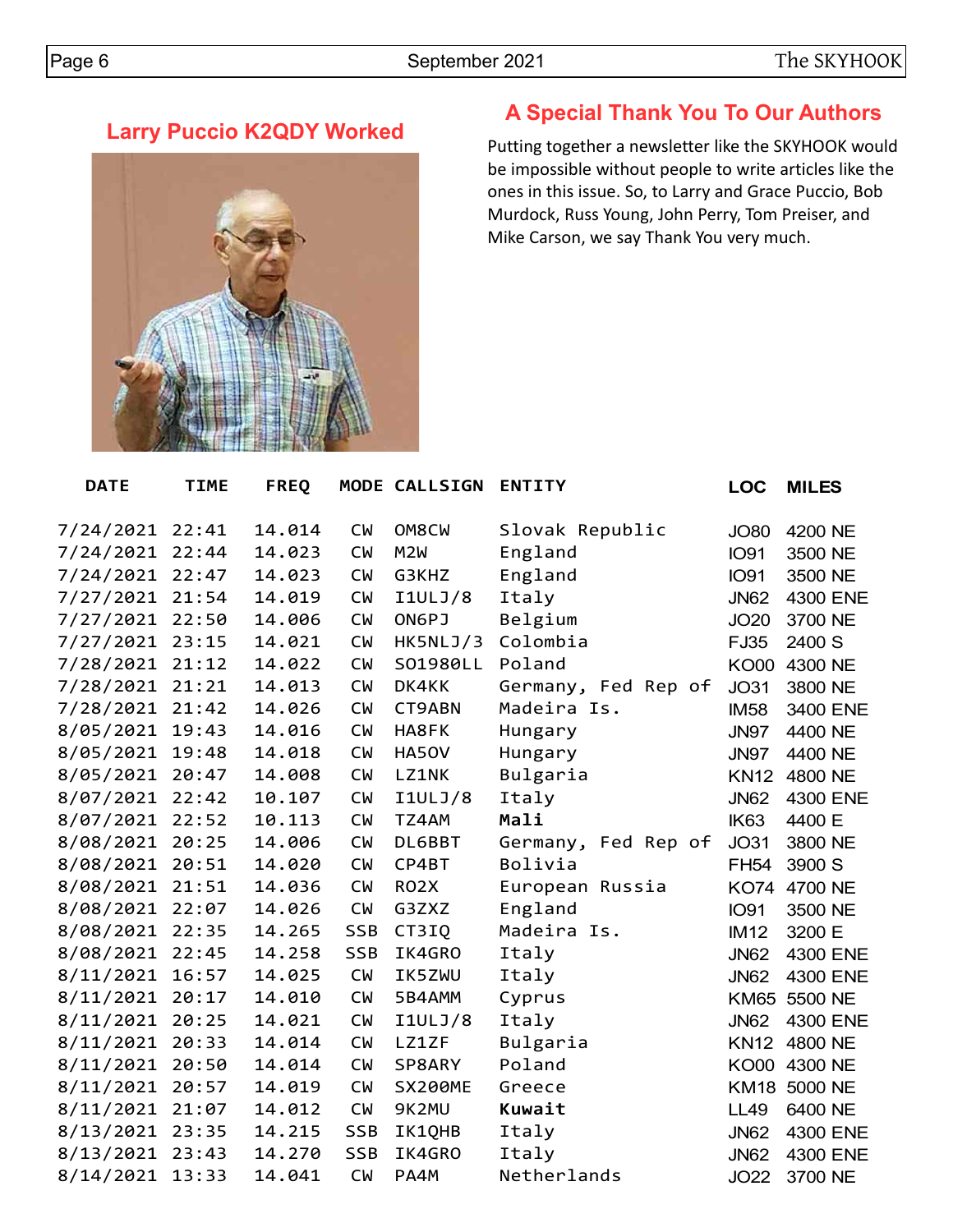#### Some DX Opportunities

In alphanumeric order of Callsign<br>Mode codes: 8 = JT8, 9 = JT9, A = AM, C = CW, D = Digital, E = EME, J = JP4, P = PSK31, R = RTTY, S = SSB, T = SSTV.<br>Bands: "Low" usually means 160, 80 & 40m. HF means 3 to 30 MHz (inclu

| <b>FINISH</b>        | <b>ENTITY</b>                 | Pfx             | <b>CALLSIGN</b>          | <b>IOTA</b> | <b>BANDS</b>           | <b>MODES</b>   | QSL via                | LOC                     | Miles        | Dir                     | Info                      |
|----------------------|-------------------------------|-----------------|--------------------------|-------------|------------------------|----------------|------------------------|-------------------------|--------------|-------------------------|---------------------------|
| 20211130             | Panama                        | HP              | 3F200AT                  |             |                        |                | LoTW                   | FJ09bi                  | 2144         | S                       | ARLD029                   |
| 20211130             | Panama                        | HP              | 3F200NG                  |             |                        |                | LoTW                   | FJ09bi                  | 2144         | s                       | ARLD029                   |
| 2021xxxx             | Guinea                        | зχ              | 3X2021                   | FT-051      | $160 - 6m$             |                | ClubLog F1TMIJ39ea     |                         | 4274         | ESE                     | ARLD34                    |
| 20211231             | Georgia                       | 4L              | 4L1PJ                    |             | 80-10m                 | S              | N4GNR                  | LN04vp                  | 5376         | <b>NE</b>               | ARLD001                   |
| 20210930             | Tanzania                      | 5H              | 5H1IP                    | AF-032      | $160 - 6m$             | C S R 8        | LOTW                   | KI93pu                  | 7736         | Е                       | <b>DXNews</b>             |
| 20210917             | Tanzania                      | 5H              | 5H1IP                    | AF-033      | $160 - 6m$             | CSR8           | ClubLog                | KI93gh                  | 7762         | Е                       | <b>DXNews</b>             |
| 20210901<br>20210915 | Nigeria<br>Nigeria            | 5N<br>5N        | 5N7MSF<br>5N9JLH         |             | 20-15m<br>$20 - 15m$   | s<br>S         | per opr<br>ZS6AAG      | <b>JJ16mm</b><br>JJ39qb | 5260<br>5380 | Е<br>Ε                  | ARLD020<br>ARLD022        |
| 20210902             | Uganda                        | 5X              | 5X3R                     |             | 80-10m                 | S R 31         | IK2DUW                 | KI59wn                  | 7091         | Е                       | ARLD033                   |
| 20211015             | Senegal                       | бW              | 6W1/EA4ATI               |             | 80-10m                 | s              | EA4R                   | IK15                    | 3784         | Е                       | ARLD028                   |
| 20220331             | Japan                         | JA              | 8J100CB                  | AS-007      |                        |                | bureau                 | QM05bo                  | 6781         | <b>NNW</b>              | ARLD014                   |
| 20211231             | Antarctica                    | 00              | 8J1RL                    | AN-015      |                        |                | bureau                 | KC90sx                  | 9352         | SSE                     | ARLD004                   |
| 20211231             | Japan                         | JA              | 8J2SUSON                 |             |                        |                | bureau                 | PM86tf                  | 6800         | <b>NNW</b>              | ARLD030                   |
| 20220430             | Japan                         | JA              | CON8                     | AS-007      |                        |                | bureau                 | PM97cd                  | 6729         | <b>NNW</b>              | <b>ARLD005</b>            |
| 20221231             | Japan                         | <b>JA</b>       | 8N1MORSE                 | AS-007      |                        | C              | bureau                 | PM86tf                  | 6794         | <b>NNW</b>              | ARLD016                   |
| 20211031             | Japan                         | JA              | 8N7SPORT                 |             |                        |                | bureau                 | 0M081h                  | 6591         | <b>NNW</b>              | ARLD026                   |
| 20210905             | Japan                         | JA              | 8NnOLP                   | AS-007      |                        |                | bureau                 | PM86tf                  | 6794         | <b>NNW</b>              | ARLD018                   |
| 20211013             | Maldives                      | 80              | 8Q7CQ                    | AS-013      | $80 - 10m$             | S D c          | OQRS                   | MJ63oe                  | 8818         | <b>NE</b>               | DXW.Net                   |
| 20211231<br>20220315 | Croatia<br>Zambia             | <b>9A</b><br>9J | <b>9A10FF</b><br>9J2BG   |             | 20m                    |                | 9A2MF<br><b>HB9EWU</b> | JN85et<br>KI40iq        | 4355<br>7322 | <b>NE</b><br>Е          | <b>ARLD007</b><br>ARLD010 |
| 20210918             | Rwanda                        | 9X              | 9X2AW                    |             | $160 - 10m$            | C S D          | M0OXO                  | KI47ts                  | 4054         | Е                       | DXW.Net                   |
| 20211201             | Rwanda                        | 9X              | 9X4X                     |             | $160 - 10m$            | C S R 8        | 4Z5FI                  | KI47ts                  | 4054         | Е                       | ARLD032                   |
| 20210912             | Trinidad & Tobago 9Y          |                 | 9Y59                     |             | 80-10m                 |                | LoTW                   | FK90ij                  | 2193         | SSE                     | ARLD34                    |
| 20211031             | Tonga                         | АЗ              | <b>A35JP</b>             | $OC - 049$  | 80-6m                  | $C$ S $8$      | LoTW                   | AG29ma                  | 7693         | W                       | JA0RQV                    |
| 20211001             | United Arab EmeritA60         |                 | A60EXPO                  |             |                        |                | <b>EA7FTR</b>          | LL731p                  | 6964         | <b>NE</b>               | ARLD34                    |
| 20210930             | Spain                         | AN5             | AN5WAR                   |             | $80 - 10m$             |                | LoTW                   | IM99sk                  | 3804         | ENE                     | ARLD34                    |
| 20211231             | Taiwan                        | BV              | BX30ARL                  |             | $40 - 6m$              |                | BM2JCC                 | PL05rb                  | 7836         | <b>NNW</b>              | ARLD031                   |
| 20210904             | Azores                        | СT              | CT8/W6POL                | EU-175      | 80- 6m                 | 8 S(20m)       | W6POL LOTW             | HM58s1                  | 2429         | ENE                     | <b>TDDX</b>               |
| 20211231             | Uruguay                       | CX              | CW60ATS                  |             |                        |                |                        | GF16wv                  | 5183         | SSE                     | ARLD026                   |
| 20210901             | Angola                        | D <sub>2</sub>  | D <sub>2FJZ</sub>        |             | 80-10m                 | s              | CT1FJZ                 | JH87sx                  | 6850         | Е                       | ARLD001                   |
| 20210905             | Cape Verde                    | D <sub>4</sub>  | D4SAL                    | AF-086      | $80 - 10m$             | C S D          | Opr Instr              | HK68mo                  | 3458         | ESE                     | ARLD033                   |
| 20211231             | Germany                       | DA              | <b>D8100AVUS</b>         |             |                        |                | DO2PZ                  | J062rk                  | 6019<br>6962 | <b>NE</b>               | ARLD001                   |
| 20211017<br>20211231 | Rep of Korea<br>Germany       | HL<br>DA        | D90EXPO<br>DL65ESSEN     |             |                        |                | DS3BBC<br>bureau       | PM36ns<br>J0311j        | 3798         | <b>NNW</b><br><b>NE</b> | <b>ARLD007</b><br>ARLD018 |
| 20220131             | Rep of Korea                  | HL              | DS4DRE/4                 | AS-060      | 80-10m                 | c s            | DS4DRE                 | PM34ig                  | 7114         | <b>NNW</b>              | <b>ARLD005</b>            |
| 20211231             | S. Shetland Is                |                 | DT8A                     | AN-010      |                        | $C_S8$         | <b>DS5TOS</b>          | GC08uc                  | 7098         | S                       | ARLD014                   |
| 20211231             | Ukraine                       |                 | EM30 EM30UARL            |             |                        |                | <b>UX7UU</b>           | KN59rb                  | 4809         | <b>NE</b>               | ARLD34                    |
| 20211231             | Ukraine                       | UR              | EM60KTS                  |             |                        |                | IK2DUW                 | KN59rb                  | 4810         | <b>NE</b>               | ARLD026                   |
| 20211005             | St Pierre & Miq.              | FP              | FP/KV1J                  | NA-032      | $160 - 6m$             | S C R 8 4      | see web                | GN16tw                  | 1015         | <b>NE</b>               | KV1J                      |
| 20211231             | England                       | G               | GB75ISWL                 |             | most hf                | most           | bureau                 | J001pu                  | 3560         | <b>NE</b>               | ARLD004                   |
| 20210928             | Liechtenstein                 | HB <sub>0</sub> | HB0/DL5YL                |             | $160 - 6m$             |                | DARC Buro              | JN47sd                  | 4022         | <b>NE</b>               | <b>TDDX</b>               |
| 20210928             | Liechtenstein                 | HB <sub>0</sub> | HB0/DL5YM                |             | 160-6m                 |                | DARC Buro              | JN47sd                  | 4022         | <b>NE</b>               | <b>TDDX</b>               |
| 20211231             | Poland                        | <b>SP</b>       | HF100LEM                 |             |                        |                | SP9PKZ                 | J090xb                  | 4347         | <b>NE</b>               | ARLD004                   |
| 20210930             | Hungary                       |                 | HG52 HG52IEC             |             |                        |                | eQSL only              | JN97mm                  | 4400         | <b>NE</b>               | ARLD34                    |
| 20240501             | Haiti                         | нн              | HH2JA                    | NA-096      | $80 - 6m$              | $C$ S $8$      | LoTW                   | FK38um                  | 1487         | s<br>s                  | ARLD021                   |
| 20211231<br>20211130 | Dominican Repub<br>Panama     | нI<br>HP        | HI95RCD<br><b>HP200I</b> |             | $160 - .07m$<br>80-10m | C S F 8<br>S D | RW6HS<br>HP1DAV        | FK58ak<br>FJ08fw        | 1509<br>2169 | S                       | ARLD029<br>ARLD021        |
| 20210930             | Thailand                      | HS              | HS18IARU                 |             |                        |                | E21EIC                 | OK03ft                  | 8711         | N                       | ARLD030                   |
| 20211231             | Italy                         | I.              | II0LXXV                  |             |                        |                | bureau                 | JN62ks                  | 4311         | <b>NE</b>               | ARLD026                   |
| 20211022             | Guinea-Bissau                 | <b>J5</b>       | <b>J5HKT</b>             |             |                        | 8              | I2YSB or LoTIIK22fa    |                         | 4041         | ESE                     | ARLD34                    |
| 20211022             | Guinea-Bissau                 | J5              | J5T                      |             |                        | C S R          | I2YSB or LoTIIK22ga    |                         | 4045         | Е                       | ARLD34                    |
| 20211108             | St Lucia                      | J6              | <b>J68HZ</b>             | NA-108      | $160 - 2m$             | $C_S8$         | K9HZ                   | FK931u                  | 1973         | SSE                     | ARLD033                   |
| 20210912             | Hawaii                        | KH <sub>6</sub> | КС0РР/КН6                |             |                        |                | KC0PP dir              | BL20aa                  | 4916         | W                       | ARLD34                    |
| 20211001             | Antarctica                    | 00              | KC4USV                   | AN-011      | 20m                    | S 8            | <b>K7MT</b>            | RB32id                  | 9328         | SSW                     | ARLD015                   |
| 20211231             | Argentina                     | LU              | L21RCA                   |             |                        |                | L21RCA                 | FF75qq                  | 5170         | s                       | ARLD004                   |
| 20211231             | Bulgaria                      | LZ.             | <b>LZ190FT</b>           |             |                        |                |                        | KN22dg                  | 4801         | <b>NE</b>               | ARLD003                   |
| 20210914             | United States                 | Ν               | N3U                      |             | 40 & 20m               | S C d          | N3U/F1t93              | FN00ma                  | 250          | W                       | ARLD34                    |
| 20210912<br>20210917 | United States<br>Peru         | N<br><b>OA</b>  | N7F<br>OA7/DD5ZZ         |             | 40 & 20m<br>$40 - 10m$ | S 31 C<br>84   | N7ALA<br>DD5ZZ         | DM43dk<br>FH46bl        | 2109<br>3700 | W<br>s                  | ARLD34<br>ARLD031         |
| 20211231             | Peru                          | OA              | OC4B                     |             | $40 - 15m$             | S 8            | LoTW                   | FH19na                  | 3525         | s                       | ARLD023                   |
| 20211231             | Peru                          | ОA              | ос6в                     |             | 40-15m                 | S 8            | LoTW                   | FH19na                  | 3525         | s                       | ARLD023                   |
| 20211231             | Peru                          | OA              | OC7B                     |             | 40-15m                 | $S$ 8          | LoTW                   | FH19na                  | 3525         | s                       | ARLD023                   |
| 20220301             | Finland                       | OH              | OF60RR                   |             |                        |                | OH8DR                  | KP20np                  | 4156         | <b>NE</b>               | ARLD010                   |
| 20211231             | Finland                       | OH              | OH100SRAL                |             |                        |                |                        | KP20np                  | 4156         | <b>NE</b>               | <b>ARLD005</b>            |
| 20211231             | Czech Republic                | OL              | OL75KCR                  |             |                        |                | ClubLog                | JN79vw                  | 4130         | <b>NE</b>               | ARLD013                   |
| 20211231             | Belgium                       | OΝ              | OR40NOL                  |             |                        |                |                        | J021pf                  | 3736         | <b>NE</b>               | ARLD018                   |
| 20210920             | Faroe Is                      | OY              | OY/LB5SH                 |             | $160 - 6m$             | S 8 C          | LoTW                   | IP60oa                  | 3133         | <b>NE</b>               | DXNews                    |
| 20211031             | Aruba                         | P4              | <b>P40W</b>              |             | $160 - 10m*$           | C <sub>s</sub> | LoTW N2MM              | FK52bk                  | 1921         | s                       | ARLD032                   |
| 20210930<br>20211210 | European Russia<br>Dodecanese | RA<br>SV5       | R100KOMI                 |             |                        | "all" c        | R1II                   | LP51jq<br>KM37ih        | 4777<br>5126 | <b>NNE</b><br><b>NE</b> | ARLD027                   |
| 20220205             | Poland                        | <b>SP</b>       | SC5/G2JL<br>SN0ZOSP      |             | "all" 20m              |                | G2JL<br>SP90DM         | K002mg                  | 4310         | <b>NE</b>               | ARLD032<br>ARLD009        |
| 20220205             | Poland                        | SP              | SN100ZOSP                |             |                        |                | SP9PJ                  | K002mg                  | 4310         | <b>NE</b>               | ARLD009                   |
| 20210919             | Dodecanese                    | SV5             | SV5/DL2AAZ EU-001        |             | $40 - 10m$             | S C            | DL <sub>2</sub> AAZ    | J040ic                  | 3901         | <b>NE</b>               | <b>TDDX</b>               |
| 20210916             | Dodecanese                    | SV5             | SV5/HB90AU EU-001        |             | $80 - 10m$             | S R 8          | HB90AU                 | KM35no                  | 5195         | <b>NE</b>               | DXW.Net                   |
| 20211231             | Greece                        | sv              | SZ200P                   |             |                        |                | LoTW                   | KM18te                  | 4958         | <b>NE</b>               | ARLD016                   |
| 20210914             | Corsica                       | TΚ              | TK/DJ0TP                 |             | 80-10m                 |                | DJ0TP; LoTW            | JN42jn                  | 4135         | ENE                     | 425DXN                    |
| 20211231             | Australia                     | VK              | VI50SG                   |             |                        |                | bureau                 | OF56na                  | 9922         | W                       | ARLD019                   |
| 20211101             | Antarctica                    | 00              | <b>VKØPD</b>             | AN-016      | 40 & 20m               |                | EB7DX                  | OC53gr 10547            |              | S                       | ARLD013                   |
| 20211001             | Turks & Caicos Is             | VP5             | VP5MA                    | NA-002      | 20-15m                 | 8              | W4HBW                  | FL31wt                  | 1261         | s                       | ARLD025                   |
| 20211231             | Serbia                        | YT              | YT165TESLA               |             |                        |                | <b>YU1MM</b>           | KN04gv                  | 4557         | <b>NE</b>               | ARLD005                   |
| 20211231             | Venezuela                     | YV              | YW200BC                  |             | 80-10m                 | C S D          | YV4KW                  | FK60ad                  | 2096         | SSE                     | ARLD019                   |
| 20210913<br>20210930 | <b>KOSOVA</b><br>UK Cyprus    | Z6<br>ZC4       | Z68XX<br>ZC4CBK          |             | 80-40m<br>20           | C<br>84        | DL2JRM<br>EB7DX        | <b>KN02</b><br>KM641n   | 4666<br>5514 | <b>NE</b><br>NE         | DL2JRM<br>ARLD030         |
| 20210906             | St Helena Is                  | ZD7             | ZD7GB                    | AF-022      | $40 - 10m$             | S 8 4          | per op                 | IH74db                  | 5853         | ESE                     | ARLD026                   |
| 20211231             | Ascension Island              | ZD8             | ZD8HZ                    | AF-003      |                        |                | <b>TA1HZ</b>           | II22tb                  | 5048         | ESE                     | ARLD012                   |
| 20210905             | Brazil                        | PΥ              | ZW16ZT                   |             | 80-10m                 | S D            | <b>PY0ZT</b>           | GH49eq                  | 6765         | SSE                     | ARLD033                   |